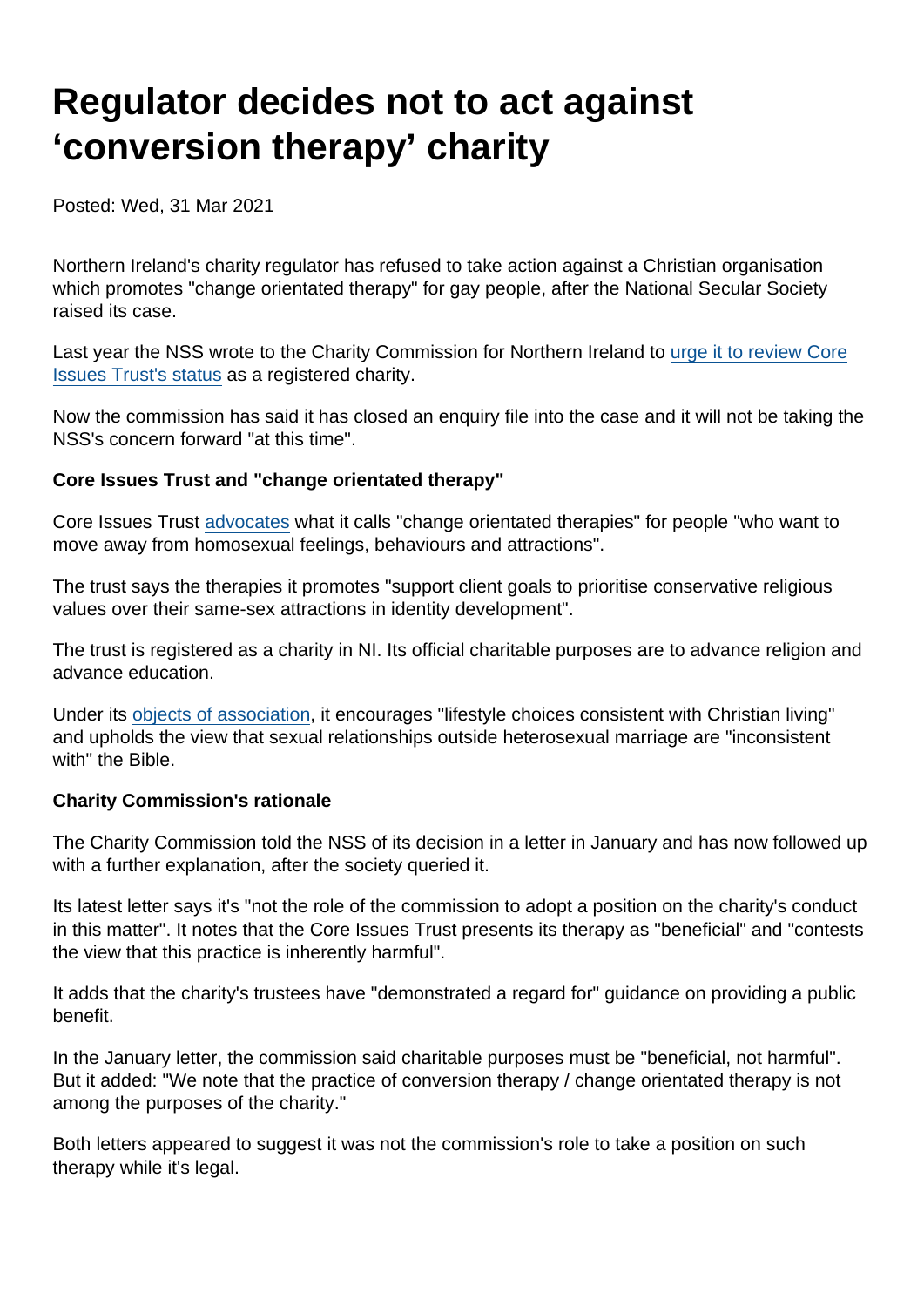The January letter also said the commission's staff had decided to register the trust as a charity in 2016, as its charitable purposes were listed in law and served a public benefit.

But it added that the commission could revisit the trust's charitable status depending on the resolution of an ongoing technical dispute, over who holds decision-making power within the commission.

NSS comment

NSS chief executive Stephen Evans said: "The Charity Commission for NI appears to have concluded that Core Issues Trust should remain a charity on wholly inadequate grounds.

"Bogus therapies which encourage people to change or suppress their sexuality are harmful, unethical and widely discredited.

"It beggars belief that groups that promote them can enjoy the tax breaks and public recognition that charitable status brings.

"The case also shows the need for a rethink of religion's privileged status in charity law, which would make it easier to hold groups like Core Issues Trust to account."

Charities and public benefit

- Organisations which register as charities are required to serve a public benefit. The [Charities](http://www.legislation.gov.uk/nia/2008/12/section/2) [Act \(Northern Ireland\) 2008](http://www.legislation.gov.uk/nia/2008/12/section/2) outlines a series of 'charitable purposes' which charities can register under. One of these purposes is 'the advancement of religion'.
- In a 2019 [report](https://www.secularism.org.uk/uploads/nss-advancement-of-religion-charity-report-(electronic).pdf) the NSS [argued](https://www.secularism.org.uk/news/2019/03/over-12000-charities-exist-only-to-promote-religion-nss-reveals) that 'the advancement of religion' should be removed as a charitable purpose.

Conversion therapy: the harm caused

- In 2018 the UK government [said it would](https://www.secularism.org.uk/news/2018/07/nss-welcomes-government-plan-to-ban-lgbt-conversion-therapy) "fully consider all legislative and non-legislative options to prohibit promoting, offering or conducting conversion therapy".
- A 2014 [consensus statement?](https://www.secularism.org.uk/uploads/uk-council-for-psychotherapy-consensus-statement-on-conversion-therapy.pdf?v=1502895374)from the UK Council for Psychotherapy concluded that 'conversion therapy' was harmful. In 2017 major counselling and psychotherapy bodies from across the UK [committed](https://www.secularism.org.uk/uploads/memorandum-of-understanding-on-conversion-therapy-(2017).pdf?v=1516266672) to ending 'conversion therapy'.
- According to the Ozanne Foundation's[?2018 National Faith & Sexuality Survey,](https://ozanne.foundation/faith-sexuality-survey-2018/) well over half of respondents who had attempted to change their sexual orientation had suffered from mental health?issues?as a result. Around 40% of those who had suffered mental health issues had self-harmed.

Support for ending trust's charitable status

A recent [petition](https://action.allout.org/en/m/6a7443f2/) against the Core Issues Trust's charitable status, from the advocacy group All Out, secured more than 10,000 signatures.

Image: [Syda Productions](https://www.shutterstock.com/g/dolgachov)/Shutterstock.com.

While you're here